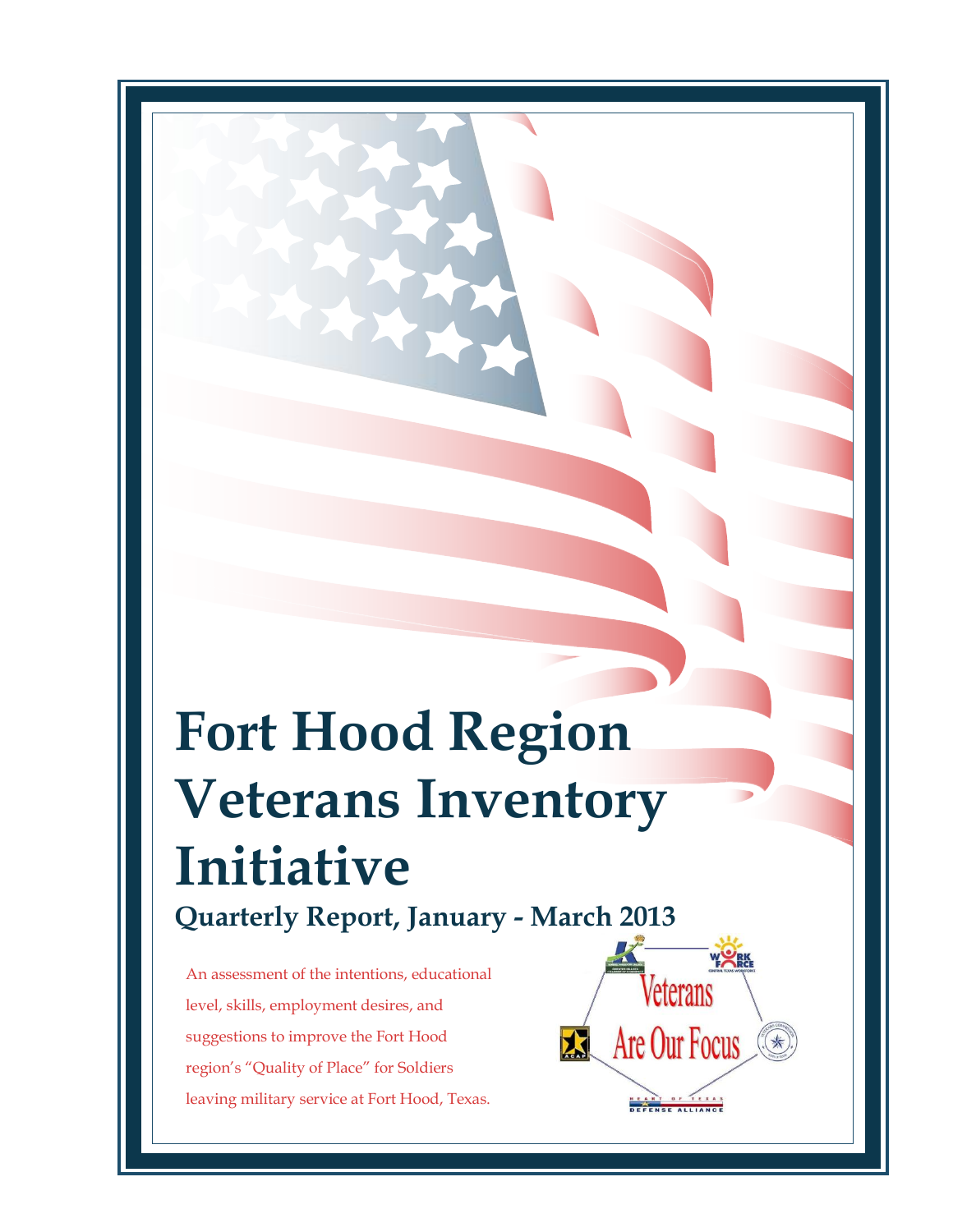

#### **Quarterly Report: 2nd Quarter, FY 2013**

(January - March 2013)

**A. BACKGROUND**: Operation Economic Transformation is the Greater Killeen Chamber of Commerce plan to identify, measure, and capitalize on new and emerging economic development opportunities present in the Fort Hood region. One key recommendation was to regularly administer a survey designed to capture insightful information regarding the skills and desired career fields of veterans separating from military service at Fort Hood. In July 2006, the following parties entered into a Memorandum of Understanding (MOU) to routinely inventory the intentions, educational level, skills, employment desires, and suggestions of separating Soldiers in order to improve the Fort Hood regional "Quality of Place":

- Fort Hood Adjutant General/Army Career and Alumni Program (ACAP)
- Workforce Solutions of Central Texas Board<br>- Workforce Solutions of Central Texas Service
- Workforce Solutions of Central Texas Service Centers
- Greater Killeen Chamber of Commerce
- Heart Of Texas Defense Alliance
- Texas Veterans Commission

Data is collected via a voluntary twelve-question survey administered during either the Transition Assistance Program (TAP) workshop or installation final clearance<sup>1</sup>. The purpose for the collection and analysis of this data is threefold:

1. Develop and retain the region's skilled and motivated military Veteran workforce;

2. Foster innovation and entrepreneurship; retain existing businesses, and attract new business to the region; and

3. Align the efforts of the participating agencies to enhance options for current and future/potential residents.

#### **B. DEMOGRAPHICS**

 $\overline{a}$ 

1. For the 2nd Quarter (January - March 2013), 389 Soldiers completing their military service responded to the survey with the demographics graphed below.

#### **DEMOGRAPHIC DISTRIBUTION**



<sup>1</sup> Retiring Soldiers may participate in TAP up to two years prior to their retirement date, while non-retiring Soldiers may participate up to one year in advance. Effective November 2012, all Soldiers separating from the military are required to attend the TAP seminar and will provide the opportunity for more Soldiers to participate in the optional Veterans Inventory Initiative survey.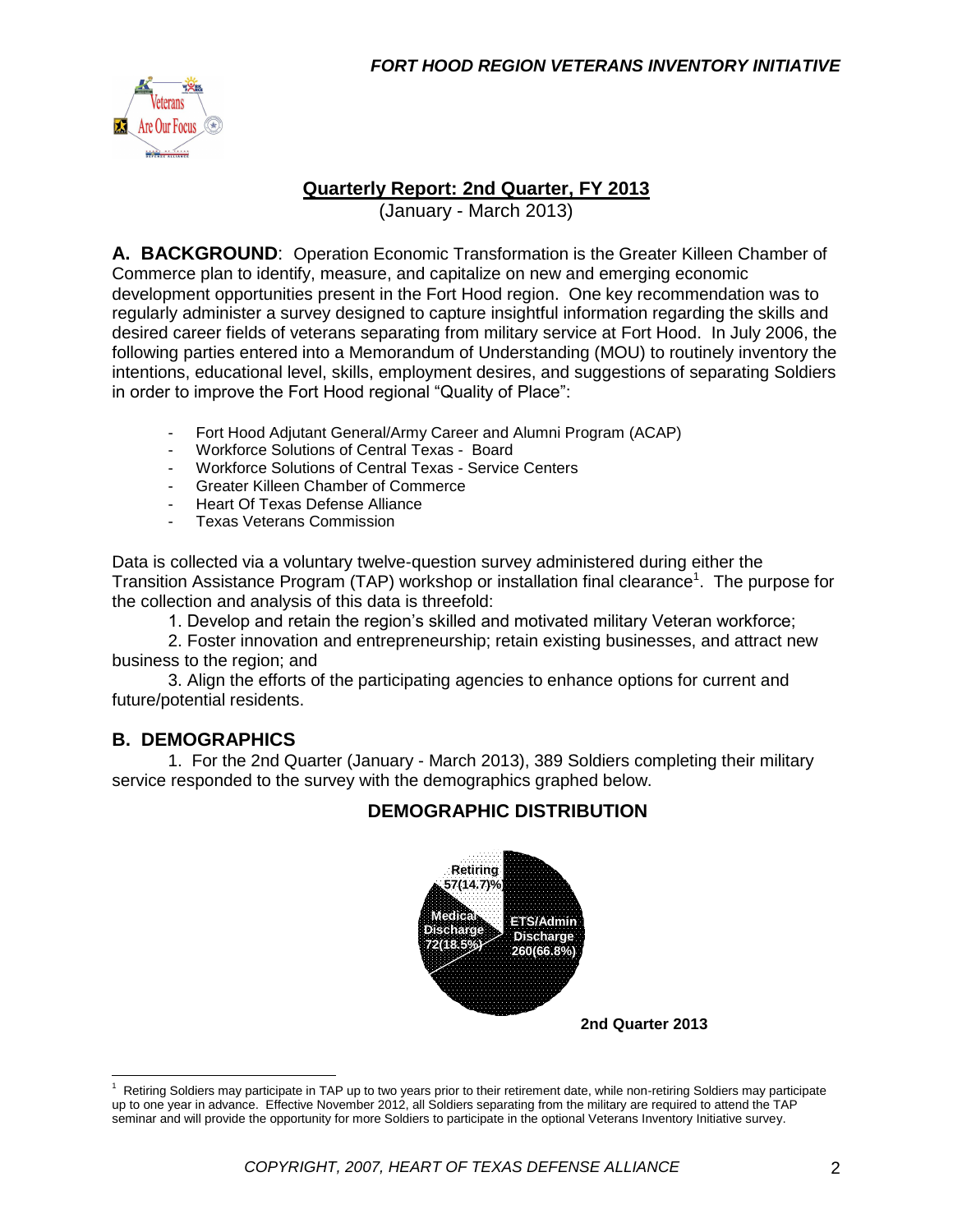

2. The Veteran's Inventory Initiative has collected data on Soldiers separating from the service at Fort Hood since FY 2007 and, over that period, there have been twenty-five recurring quarterly reports based on data from a total of 23,302 separating Soldiers. The following graph compares reasons for separation from FY 2007 through 2nd Quarter 2013. For this quarter, separations by type are consistent with 2012 data, with those separating due to ETS increased, those separating due to medical decreased, and those separating due to retiring decreased as well. As the Army downsizes by 2015, we anticipate higher ETS rates to occur and will continue to monitor this in future reports.



**C. INTENTIONS ON STAYING IN THE REGION**: The respondents were surveyed regarding their intentions on remaining in the region (within 30 miles of Fort Hood – generally equating to the Killeen-Temple-Fort Hood Metropolitan Statistical Area) when their service ended.

1. 120 respondents (representing 31 % of all respondents) indicated they intended to stay in the region. This data represents:

- a. 28 retirees (49.1%) of all retirement eligible respondents.
- b. 92 (28%) of non-retirement eligible respondents.

In addition, 88 (32.7%) of the 269 who responded they did not intend to stay in the region, would do so if desirable employment were available.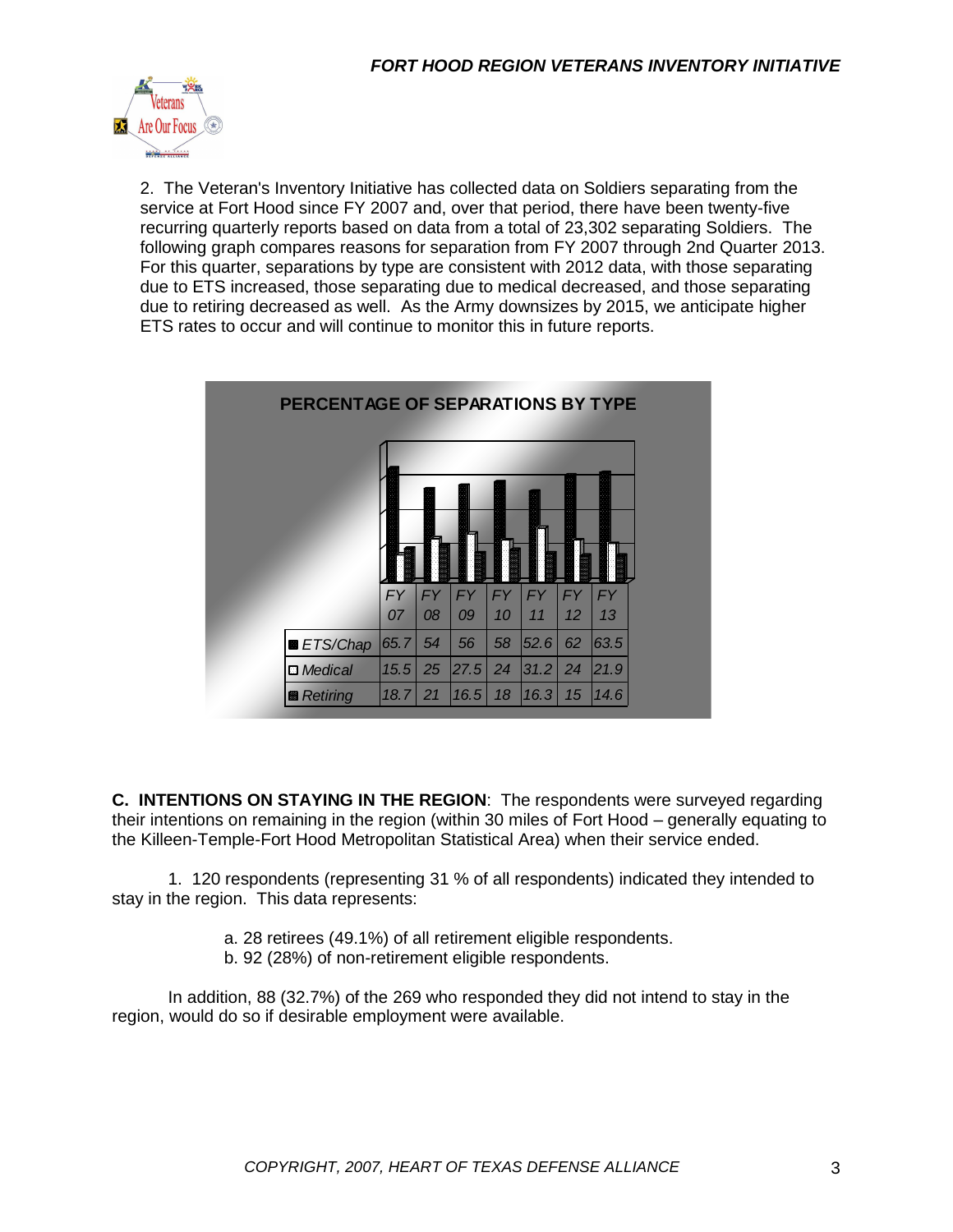



2. When analyzing data of Soldiers' intentions on remaining in the Temple-Killeen-Fort Hood MSA from October 2007 to March 2013, the graph below indicates that the percent of Soldiers intending to remain in the area has consistently averaged between 29 and 41 percent. Data for this quarter fell within this range, and continues to remain within the historical range. $2$ We will continue to monitor this information.



 2 However, because these surveys are completed up to one year for non-retiring Soldiers and two years for retiring Soldiers before actually leaving the service, "intent" to remain (or leave) may change by the actual separation date.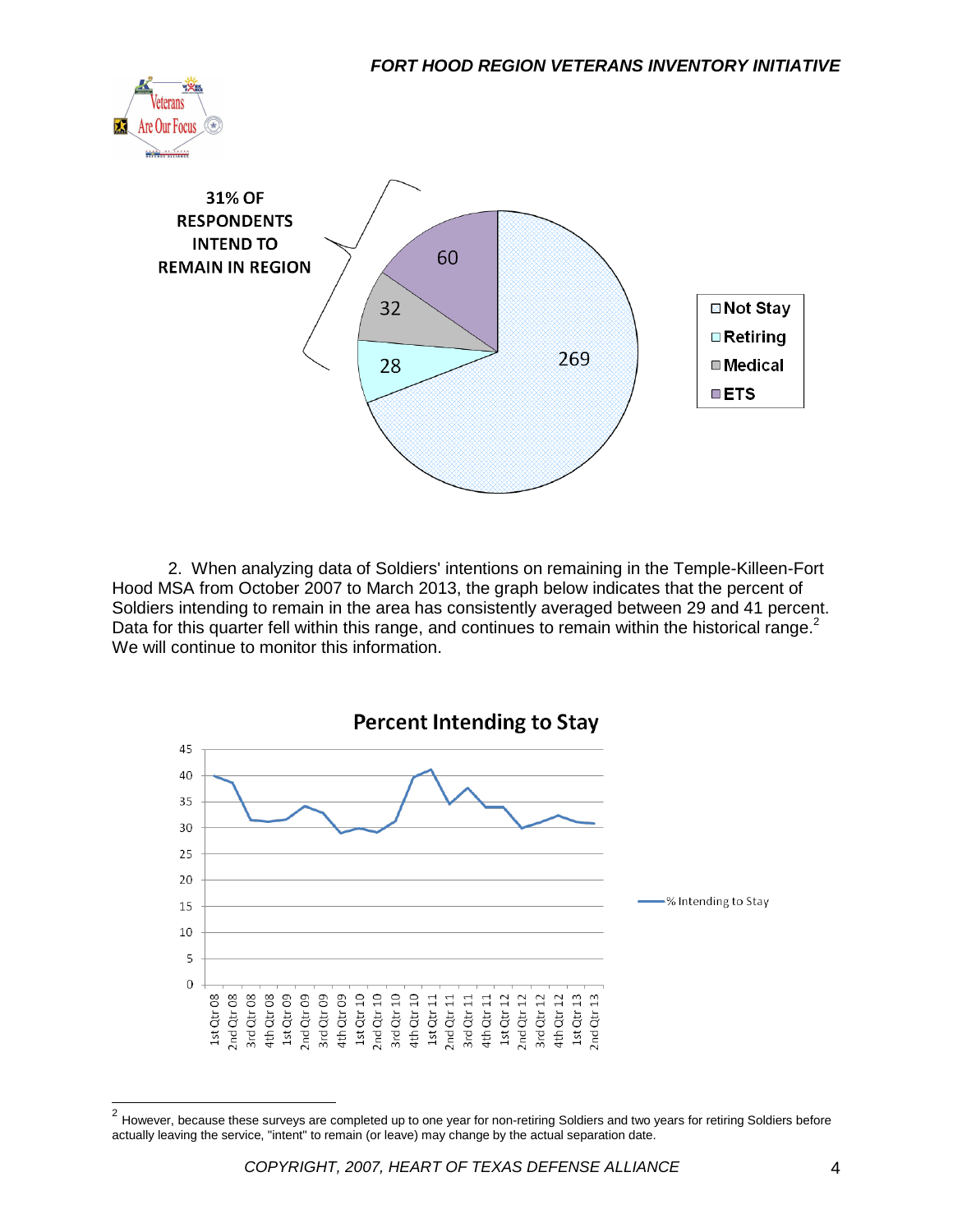

Respondents are able to more clearly indicate the intentions of their plans and desires once leaving the service. For this quarter, in addition to the 31% indicating they intend to remain in the area, another 33% of those not staying would stay if desirable employment was available. Over the past 36 months, 3701 (34%) respondents intended to remain in the Central Texas region and another 2574 (23.5%) of total respondents said they would stay if desired employment was available. While the data has fluctuated over the past four years, the latest trend clearly demonstrates that desirable employment readily available within the MSA is a strong driving force in retaining Soldiers in this area following their service in the military.



3. Military retirees residing in the MSA: While the Veterans Inventory Initiative only surveys the intent of Soldiers departing the service, it is possible to more accurately track the disposition of the retiring population using data from the Retired Army Personnel System, which provides the actual numbers of retired Soldiers to zip code level. For the seventeenth quarter in a row, the rate of growth for retirees in the Killeen-Temple-Fort Hood MSA increased slightly. According to the Retired Army Personnel System data below, Killeen, Harker Heights, Belton, and Nolanville experienced growth rates exceeding the MSA average of 11.4% for the three year period of 2009-2012. Although the numbers appear that Lampasas has had a decrease in retirees, this number has actually been steadily increasing each quarter. In an economic impact study released in Dec 2012, Texas comptroller Susan Combs reported that more than 250,000 retirees and their families remained within traveling distance of the post.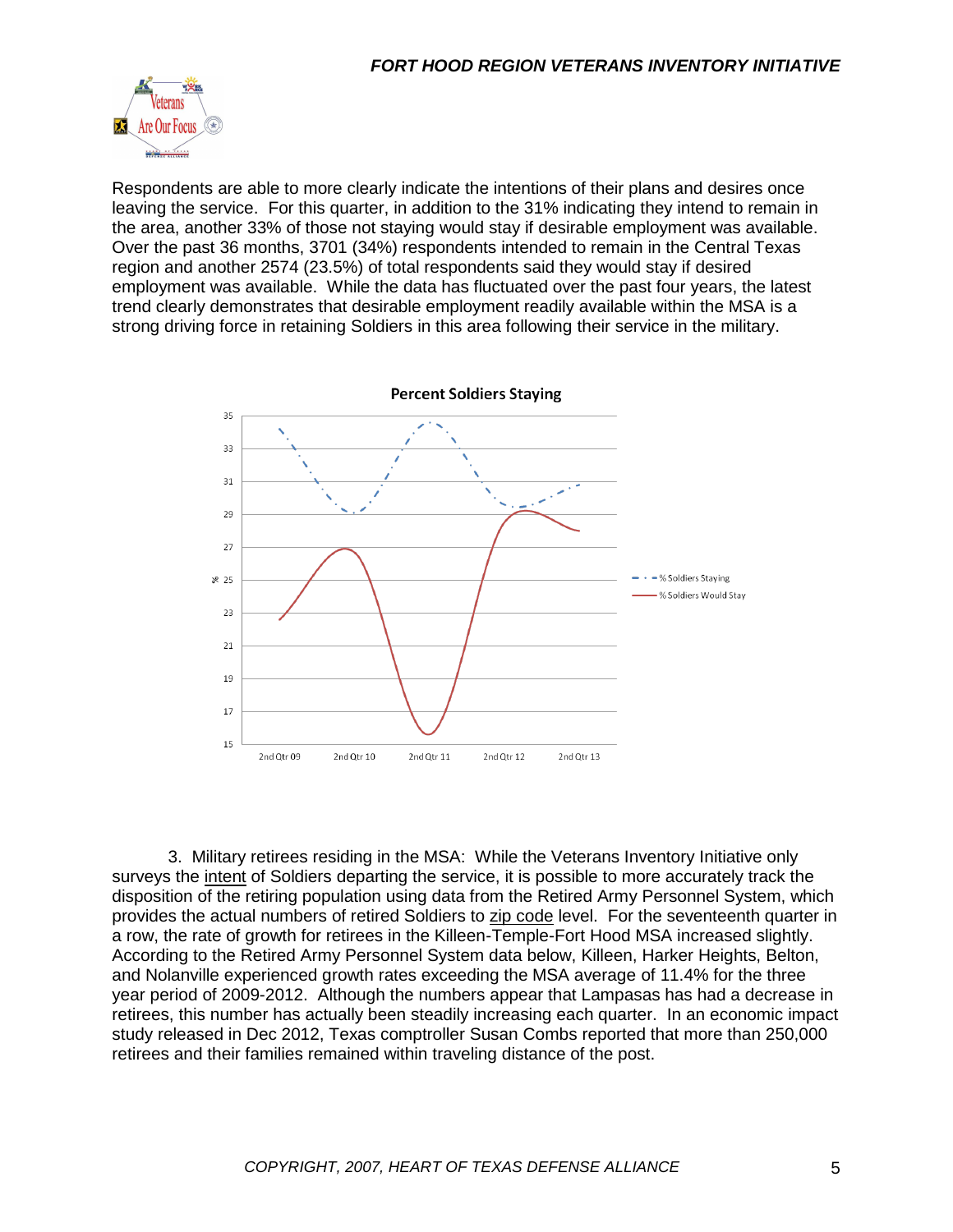

|                       | <b>JUNE</b><br>2009 | <b>MAR</b><br>2013 | % GROWTH<br>2009 - 2012 |
|-----------------------|---------------------|--------------------|-------------------------|
| <b>KILLEEN</b>        | 8120                | 9231               | $+13.7$                 |
| <b>COPPERAS COVE</b>  | 3028                | 3181               | $+5.1$                  |
| <b>HARKER HEIGHTS</b> | 1843                | 2183               | $+18.4$                 |
| <b>TEMPLE</b>         | 1150                | 1224               | $+6.4$                  |
| <b>KEMPNER</b>        | 884                 | 940                | $+6.3$                  |
| <b>BELTON</b>         | 826                 | 952                | $+15.3$                 |
| <b>LAMPASAS</b>       | 356                 | 355                | $-.28$                  |
| <b>GATESVILLE</b>     | 350                 | 368                | $+5.1$                  |
| <b>NOLANVILLE</b>     | 266                 | 308                | $+15.8$                 |
| <b>SALADO</b>         | 206                 | 223                | $+8.3$                  |
| <b>MSA</b>            | 17029               | 18965              | $+11.4$                 |

Additionally, while the national economy was continuing to experience the effects of the slowly recovering economy as a result of the recession this reporting period, the Killeen-Temple-Fort Hood MSA:

a. Kiplinger.com ranked the Killeen-Temple-Fort Hood MSA as the 3rd most affordable in the nation.

b. Killeen ranked 36th out of 380 MSAs (Metropolitan Statistical Areas) for Recession-Busting Cities, Area Development Magazine, May 2013.

c. Central Texas is ranked as one of the best dollar values for medical spending, Dartmouth Institute for Health Policy and Clinical Practice, April 2013.

d. Killeen ranked fifth overall as one of the best performing cities in the nation by the Milken Institute, Dec 2011.

e. While statewide wages have decreased by .4%, the Central Texas wages have increased by .6%, Workforce Solutions of Central Texas, April 2013.

f. CNN Cost of Living Index confirms that the overall cost of living at Ft Hood (Killeen) provides a Soldier 6% - 14% additional purchase power, CNN Money, April 2013.

g. Killeen ranked fifth in the Best-Performing Cities Index for 2011, December 2011.

h. The Killeen-Temple-Fort Hood metro area's cost of living is 19.4% lower than the U.S. average, Sperling's, www.bestplaces.net, Feb 2011.

i. Killeen was named one of the top ten medium metro areas for Military Retirement: Second Careers by USAA and Military.com, Nov 2011.

j. Population growth of 15.07% since 2000 in the Killeen-Temple-Fort Hood metropolitan area, Sperling's, www.bestplaces.net, Feb 2011.

In addition to these indicators of economic stability for the Killeen-Temple-Fort Hood MSA, the Texas comptroller stated in the 2012 economic report that Fort Hood's economic impact climbed to \$25.3 billion statewide which was a 150% increase in comparison to the 2008 report. Comptroller Susan Combs stated "Fort Hood is an economic engine that helps growth in Texas." The report states that Fort Hood was also indirectly responsible for 214,344 jobs throughout Texas in addition to the 68,942 jobs in the Fort Hood MSA.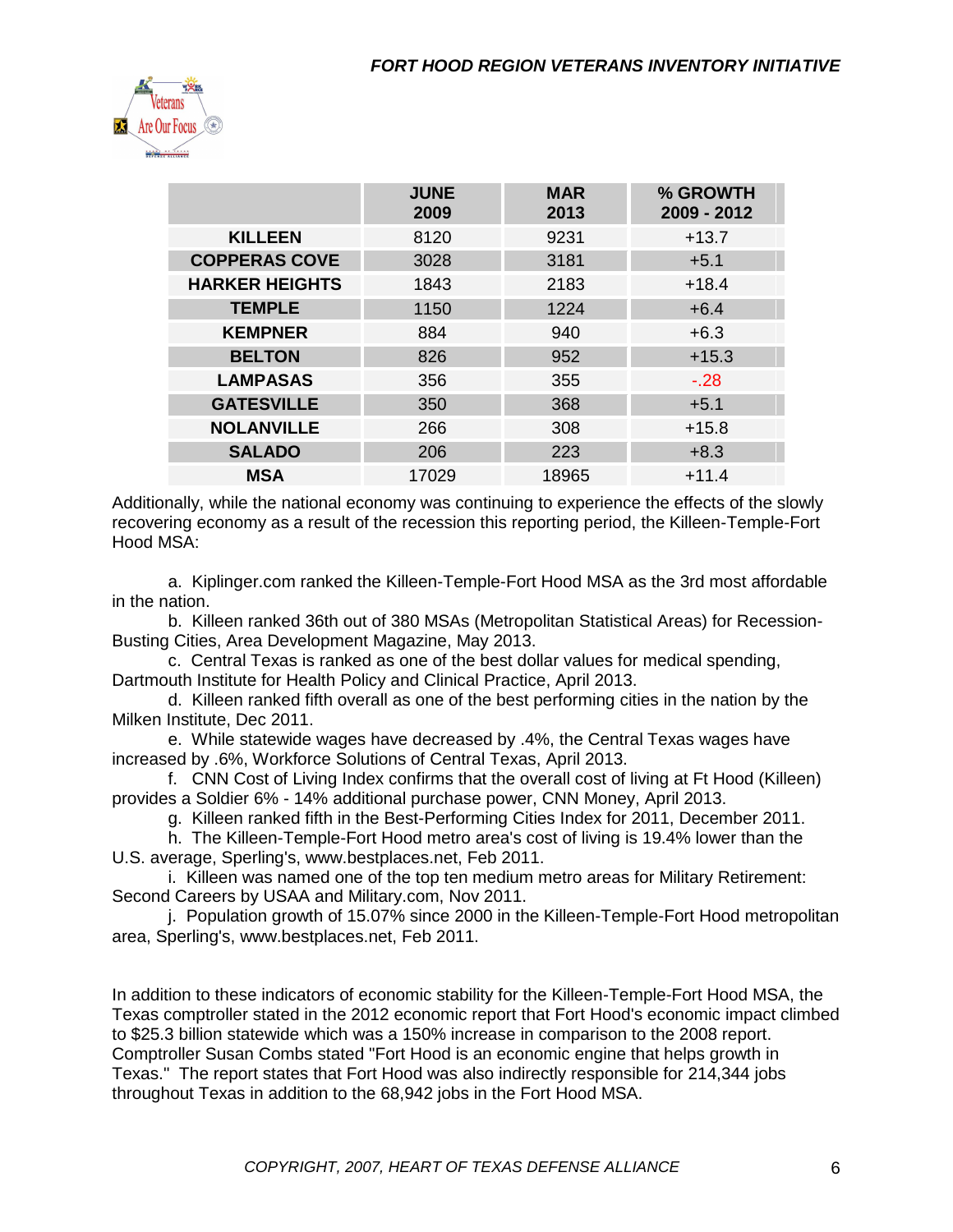

**D. MILITARY OCCUPATIONAL SPECIALITIES**: Departing Soldiers represented 95 different Military Occupational Specialties. However, 86% (334/389 respondents) can be grouped into six general areas: Combat Arms, Maintainers/Repairers, Logistics/Transportation, Information Technology/Communications, and Medical.



### **COMBAT ARMS**

Traditionally, Combat Arms is the largest group and remains the largest group this quarter. Most, if not all, will be combat veterans of the Iraq/Afghanistan campaigns, which have a distinctive small-unit focus by their nature. Therefore, in addition to the skills listed below, these Soldiers would likely have extensive leadership and staff planning skills that far surpass those of their civilian peers.

Soldiers in combat arms comprise 35% of the separating population.

| Infantry $(70)$              | Member or leader who individually employs small arms/heavy anti-   |  |  |
|------------------------------|--------------------------------------------------------------------|--|--|
|                              | armor weapons in support of combat operations                      |  |  |
| Armor $(32)$                 | Member or leader who employs main battle tanks or cavalry fighting |  |  |
|                              | vehicles in combat operations, and performs reconnaissance and     |  |  |
|                              | security.                                                          |  |  |
| Field Artillery (31)         | Operate or supervise high technology cannon artillery weapons,     |  |  |
|                              | automated tactical data systems, intelligence activities, target   |  |  |
|                              | processing, radar operations, artillery surveying operations, or   |  |  |
|                              | meteorological observation.                                        |  |  |
| <b>Air Defense Artillery</b> | Operate command/control/communications/computer information        |  |  |
| (4)                          | systems or the lightweight, highly mobile Avenger or medium weight |  |  |
|                              | Patriot Air Defense Missile systems.                               |  |  |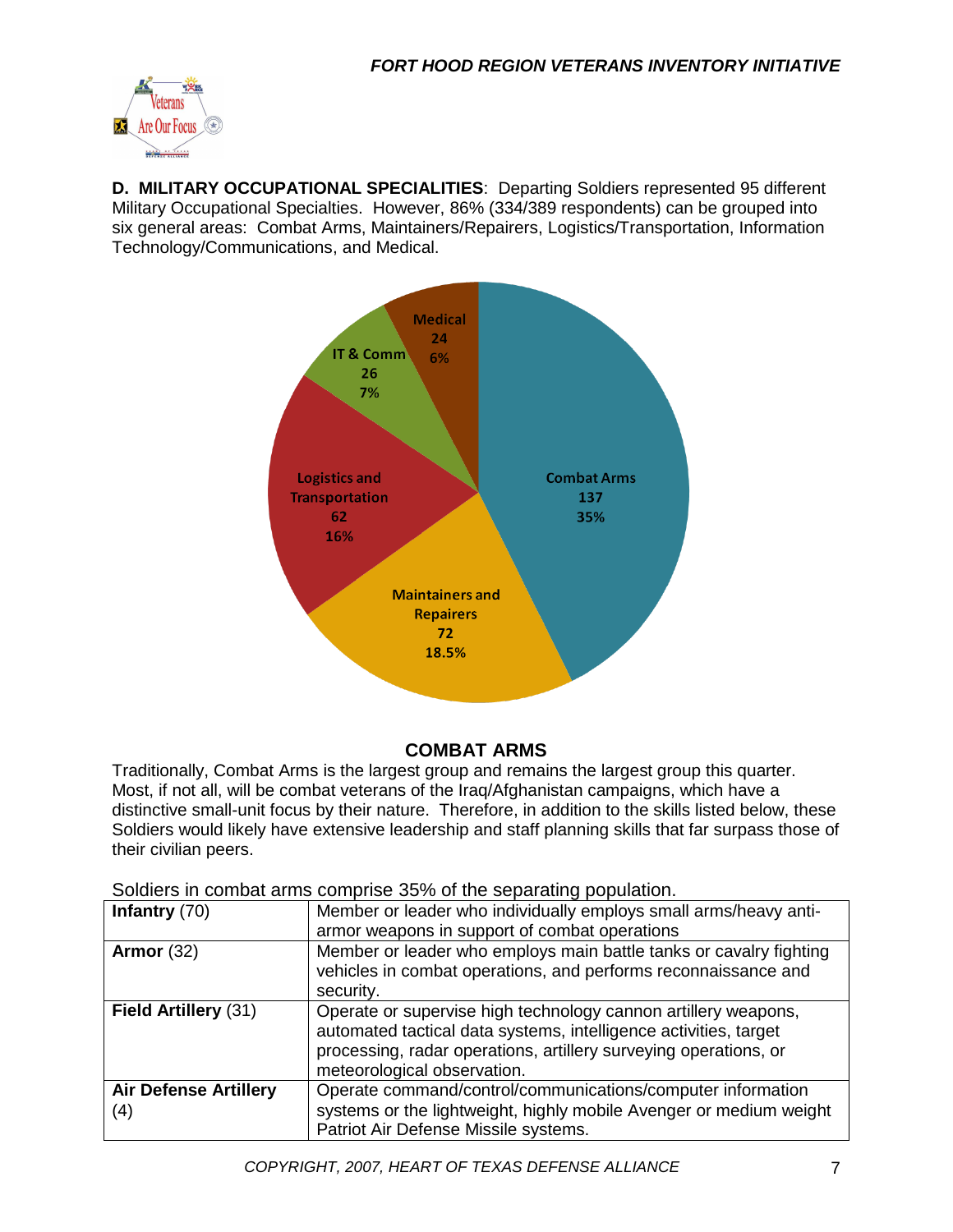

#### **MAINTAINERS/ REPAIRERS**

Soldiers that work in the field of maintenance and repair comprise 18.5% of the separating population.

| <b>Wheeled Vehicle</b>        | Supervise and perform unit, direct support and general support level        |  |  |  |
|-------------------------------|-----------------------------------------------------------------------------|--|--|--|
| Mechanics (25)                | maintenance and recovery operations on light and heavy wheeled              |  |  |  |
|                               | vehicles, their associated trailers and material handling equipment.        |  |  |  |
| <b>Tracked Vehicle</b>        | Perform or supervise unit maintenance, diagnose, and troubleshoot           |  |  |  |
| Mechanics (13)                | malfunctions on gas turbine and diesel power plants; the suspension,        |  |  |  |
|                               | steering, hydraulics, auxiliary power units, and the armament/fire          |  |  |  |
|                               | control systems on tracked vehicles including the M1 Abrams main            |  |  |  |
|                               | battle tank and Bradley Fighting Vehicle.                                   |  |  |  |
| Special purpose (11)          | 15 different low-density fields that require a degree of technical skills   |  |  |  |
|                               | that would support the repair and maintenance of Army vehicles and          |  |  |  |
|                               | equipment. These skills include metal workers (welders),                    |  |  |  |
|                               | machinists, small arms and fire control repair, power generation,           |  |  |  |
|                               | computer/detection systems, radar, avionic communication                    |  |  |  |
|                               | equipment, and special purpose equipment (such as HVAC and                  |  |  |  |
|                               | refrigeration systems).                                                     |  |  |  |
| <b>Aviation repairers (8)</b> | 10 different enlisted specialties (less pilots and air traffic controllers) |  |  |  |
|                               | ranging from aircraft structural repairers to airframe-specific             |  |  |  |
|                               | armament/electrical/avionics system repairers.                              |  |  |  |

### **LOGISTICS AND TRANSPORTATION**

Soldiers serving in the logistics and transportation fields comprise 16% of the separating population.

| <b>Motor Transport</b><br>Operator (27) | Supervises and operates wheel vehicles to transport personnel and<br>cargo. Oversees and checks proper loading and unloading of cargo<br>on vehicles and trailers. |
|-----------------------------------------|--------------------------------------------------------------------------------------------------------------------------------------------------------------------|
| <b>Food Service</b>                     | Supervise or prepares, cooks and serves food in field or garrison                                                                                                  |
| Specialists (9)                         | food service operations.                                                                                                                                           |
| <b>Petroleum Supply</b>                 | Supervise the receipt, storage, accountability, and cares for                                                                                                      |
| Specialists (8)                         | dispensing, issuing and shipping bulk or packaged petroleum, oils,<br>and lubricants.                                                                              |
| <b>Automated Logistical</b>             | Supervise and perform management or stock record/warehouse                                                                                                         |
| Specialists (7)                         | functions pertaining to receipt, storage, distribution and issue, and                                                                                              |
|                                         | maintain equipment records and parts.                                                                                                                              |
| <b>Unit Supply</b>                      | Supervise or perform duties involving the request, receipt, storage,                                                                                               |
| Specialists (3)                         | issue, accountability, and preservation of individual, organizational,                                                                                             |
|                                         | installation, and expendable supplies and equipment.                                                                                                               |

#### **INFORMATION TECHNOLOGY AND COMMUNICATIONS**

The information technology and communications field makes up 6.7% of the separating population.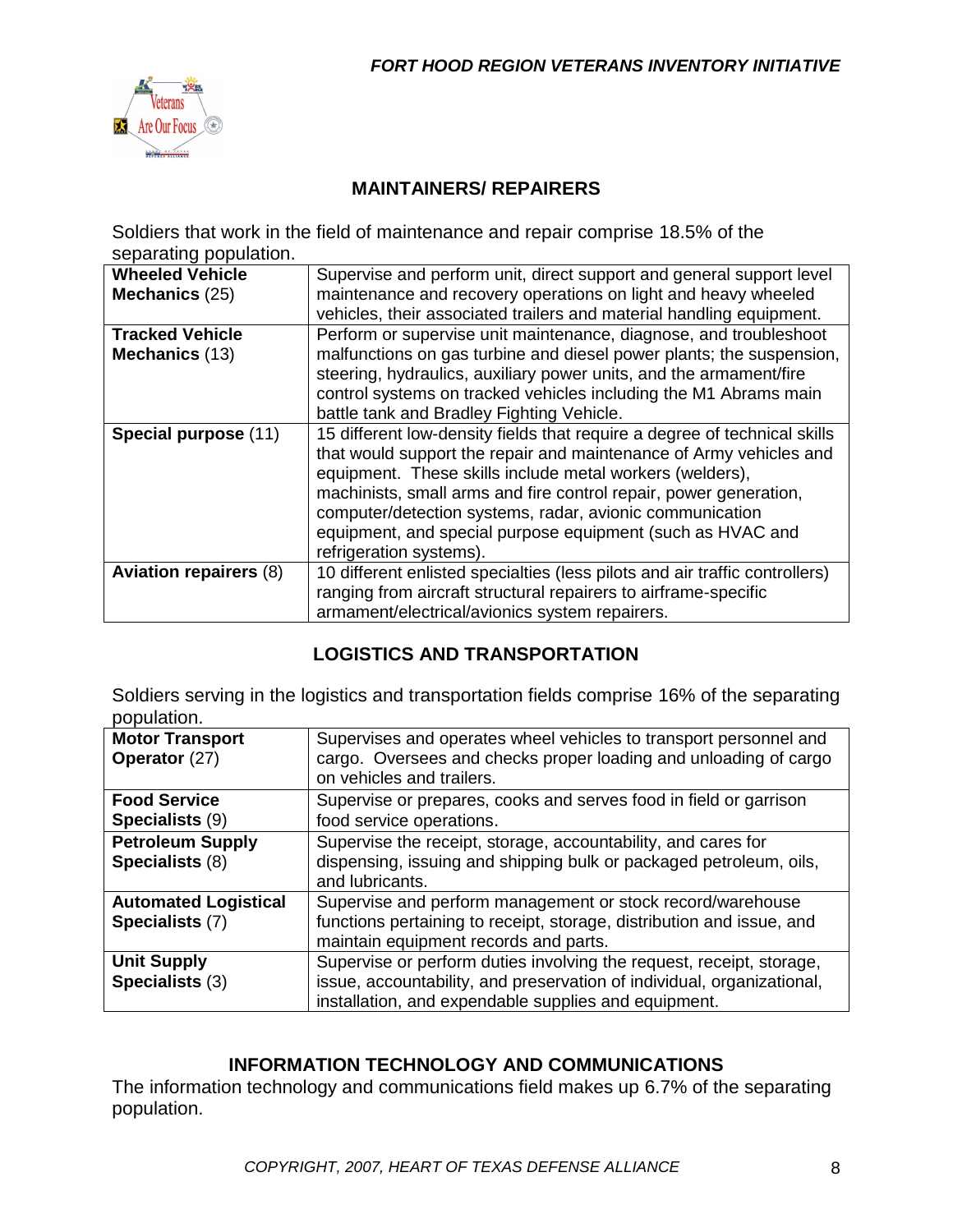

| <b>Information</b><br><b>Technology Specialist</b><br>(7) | Supervise, install, operate and perform unit level maintenance on<br>multi-functional/multi-user information processing systems,<br>peripheral equipment, and associated devices. Perform analyst and<br>information assurance functions and conducts data system studies.<br>Perform Information Services Support Office (ISSO) duties of<br>printing, publications, records management and Communication<br>Security (COMSEC) custodian functions and certification authority<br>duties in support of the Defense Message System (DMS). |
|-----------------------------------------------------------|-------------------------------------------------------------------------------------------------------------------------------------------------------------------------------------------------------------------------------------------------------------------------------------------------------------------------------------------------------------------------------------------------------------------------------------------------------------------------------------------------------------------------------------------|
| <b>Multichannel</b>                                       | Supervise, install, operate and perform unit level maintenance on                                                                                                                                                                                                                                                                                                                                                                                                                                                                         |
| <b>Transmission System</b>                                | multi-channel line-of-site and tropospheric scatter communications                                                                                                                                                                                                                                                                                                                                                                                                                                                                        |
| <b>Operator-Maintainer</b>                                | systems, communications security (COMSEC) devices, and                                                                                                                                                                                                                                                                                                                                                                                                                                                                                    |
| $\left( 7\right)$                                         | associated equipment.                                                                                                                                                                                                                                                                                                                                                                                                                                                                                                                     |
|                                                           |                                                                                                                                                                                                                                                                                                                                                                                                                                                                                                                                           |
| <b>Signal Support</b>                                     | Supervise, install, employ, maintain, troubleshoot and assist users                                                                                                                                                                                                                                                                                                                                                                                                                                                                       |
| <b>Systems Specialist (5)</b>                             | with battlefield signal support systems, terminal devices, satellite<br>communications equipment and automated telecommunications<br>computer systems, to include local area networks, wide area<br>networks and routers. Integrate signal systems and networks;<br>performs unit level maintenance on authorized signal equipment and<br>associated electronic devices; train and provide technical assistance<br>to users of signal equipment.                                                                                          |
| <b>Radio Operator-</b>                                    | Radio Operator-Maintainers are primarily responsible for all                                                                                                                                                                                                                                                                                                                                                                                                                                                                              |
| Maintainer (3)                                            | maintenance checks and services on assigned radio communication<br>equipment.                                                                                                                                                                                                                                                                                                                                                                                                                                                             |
| <b>Satellite</b>                                          | Satellite Communication Systems Operator-Maintainers are                                                                                                                                                                                                                                                                                                                                                                                                                                                                                  |
| <b>Communication</b>                                      | responsible for making sure that the lines of communication are                                                                                                                                                                                                                                                                                                                                                                                                                                                                           |
|                                                           |                                                                                                                                                                                                                                                                                                                                                                                                                                                                                                                                           |
| <b>Systems-Operator</b>                                   | always up and running. They install, operate, maintain and repair                                                                                                                                                                                                                                                                                                                                                                                                                                                                         |
| Maintainer (2)                                            | strategic and tactical multichannel satellite communications.                                                                                                                                                                                                                                                                                                                                                                                                                                                                             |

#### **MEDICAL**

Personnel in the medical field make up 6.2% of the separating population.

| Production in the medical noid mane ap oil to or the coparating population. |                                                                        |  |  |
|-----------------------------------------------------------------------------|------------------------------------------------------------------------|--|--|
| <b>Health Care Specialist</b>                                               | Provide emergency medical treatment, limited primary care, force       |  |  |
| (13)                                                                        | health protection, evacuation in a variety of operational and clinical |  |  |
|                                                                             | settings from point of injury or illness through the continuum of      |  |  |
|                                                                             | military health care under the supervision of a physician, nurse or    |  |  |
|                                                                             | physician's assistant. As a field combat medic, provides emergency     |  |  |
|                                                                             | medical care/treatment at point of wounding on the battlefield or to   |  |  |
|                                                                             | battle and non-battle casualties during wartime.                       |  |  |
| Other $(10)$                                                                | 3 Biomedical Equip Spec, 1 Operating Room Spec, 1 Pharmacy             |  |  |
|                                                                             | Spec, 1 Mental Health Spec, 1 Pathologist, 1 Emergency Physician,      |  |  |
|                                                                             | 1 General Dentist, and 1 Physician Assistant.                          |  |  |

**E. DESIRED POST- MILITARY SERVICE EMPLOYMENT:** Respondents are asked to indicate the type (or types) of post-military employment they desire. If married, they can indicate their spouse's employment preferences. In order to standardize input for ease of analysis, the survey provides 14 broad categories conforming to industry categories found in the North American Industrial Classification System (NAICS), but respondents may write in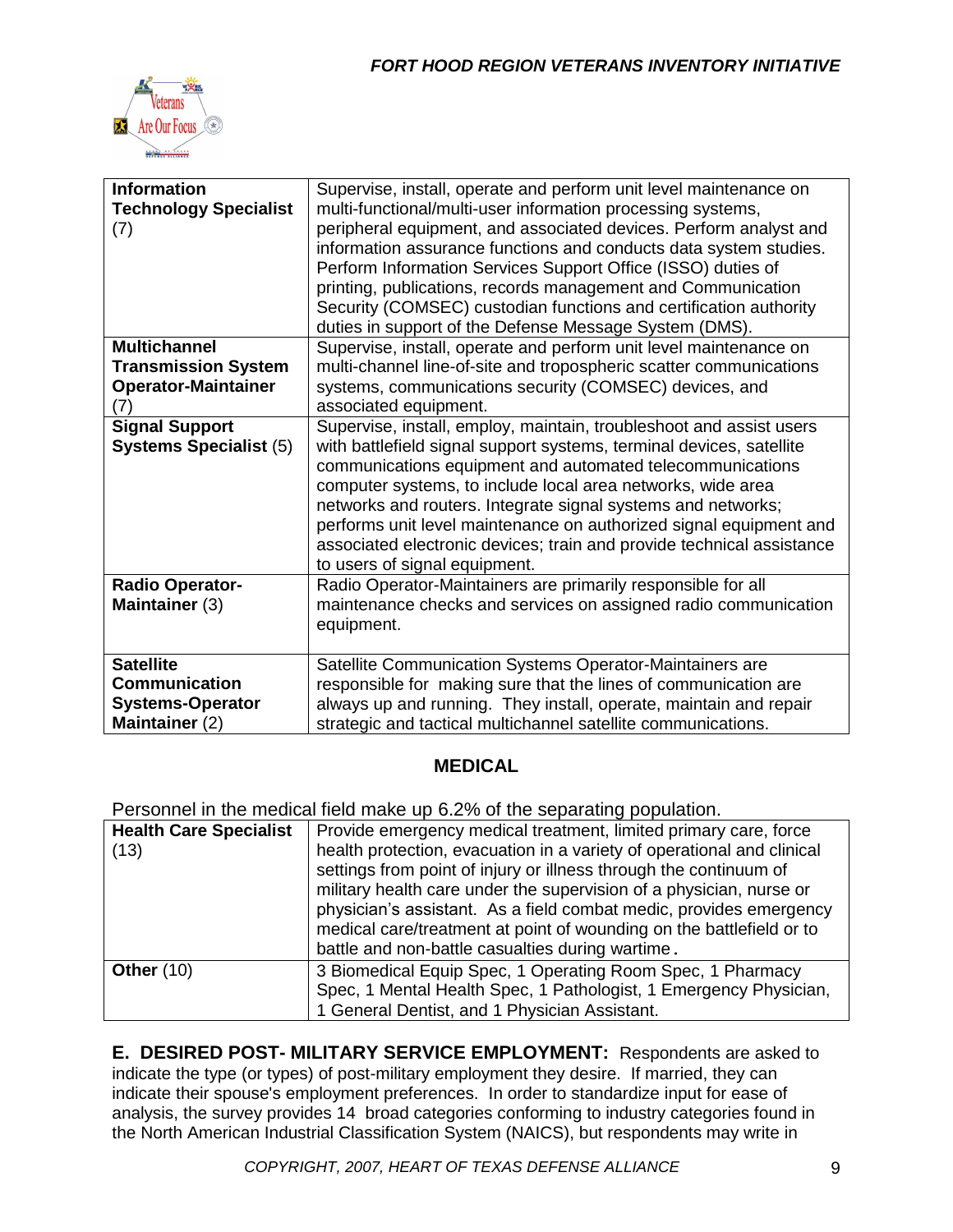

and/or amplify any area not listed. For this 1st Quarter report, the top five desired categories of post-military service employment were<sup>3</sup>:

#### **SOLDIER SPOUSE**

- 1. Law Enforcement/Security: 114 1. Medical/Health Field: 73
- 
- 
- 
- 
- 2. Other: 90 2. Other: 61 3. Management/Business: 67 3. Administrative/Office 53
- 4. Administrative/Office: 67 4. Education/Teaching: 26
- 5. Computers/Software: 65 65 5. Law Enforcement/Security: 26

The anomalies in Military Occupational Specialty (MOS) data may have been carried over to the types of post-service employment desired. Law Enforcement/Security was ranked as the top desired career for post-service employment and is most likely attributed to the large number of Soldiers separating with a Combat Arms MOS. While Management/Business has been one of the top desired careers for post-service employment since 2007, it was the third highest desired career for this quarter. Since October 2007, the top desired careers for spouses have always included Administrative/Office, Education/Teaching, and Management/Business, but for this quarter, Management/Business did not make the list. However, while the Medical/Health Field has been reported as one of the top five since July 2008, it did move to the number one most desired career for spouses this quarter.

The top categories of desired post-service employment for those intending to retire from military service are:

| 1. Management/Business:      | 17 responses |
|------------------------------|--------------|
| 2. Admin/Office:             | 15 responses |
| 3. Other:                    | 13 responses |
| 4. Trans/Warehouse:          | 12 responses |
| 5. Law Enforcement/Security: | 10 responses |
|                              |              |

Management and Business, once again, remained the top desired area of employment for this 2nd quarter. Although Law Enforcement/Security was not listed as the top desired career as it often has been, it still continued to remain one of the top five desired careers after retirement from the service; this may be a function of the Military Occupational Specialty data being carried over to the types of post-service employment desired.

<sup>&</sup>lt;u>3</u><br><sup>3</sup> Employers desiring to hire Fort Hood veterans may post their employment website URL link on the ACAP website (www.acap.army.mil). Employers may also coordinate with the Fort Hood Transition Services Manager (Linda Christ at (254)288-6735) to arrange to recruit potential Veteran employees in person Tuesday through Thursday, and briefly address the TAP workshop (industry they represent, skills they are seeking, availability to discuss job opportunities.) Employers may place a job posting via "Work in Texas" (www.workintexas.com) - a statewide, internet-based job matching system through the Central Texas Workforce Center (254)200-2020. The Texas Veterans Services staff work closely with the Central Texas Workforce Business Services including job development, direct referrals, and military skills-civilian occupations matching. Contact Jerry Butts (Killeen: (254)200-2026) or Waverly Hargrove (Temple: (254)773-1607, ext 4032) for more information.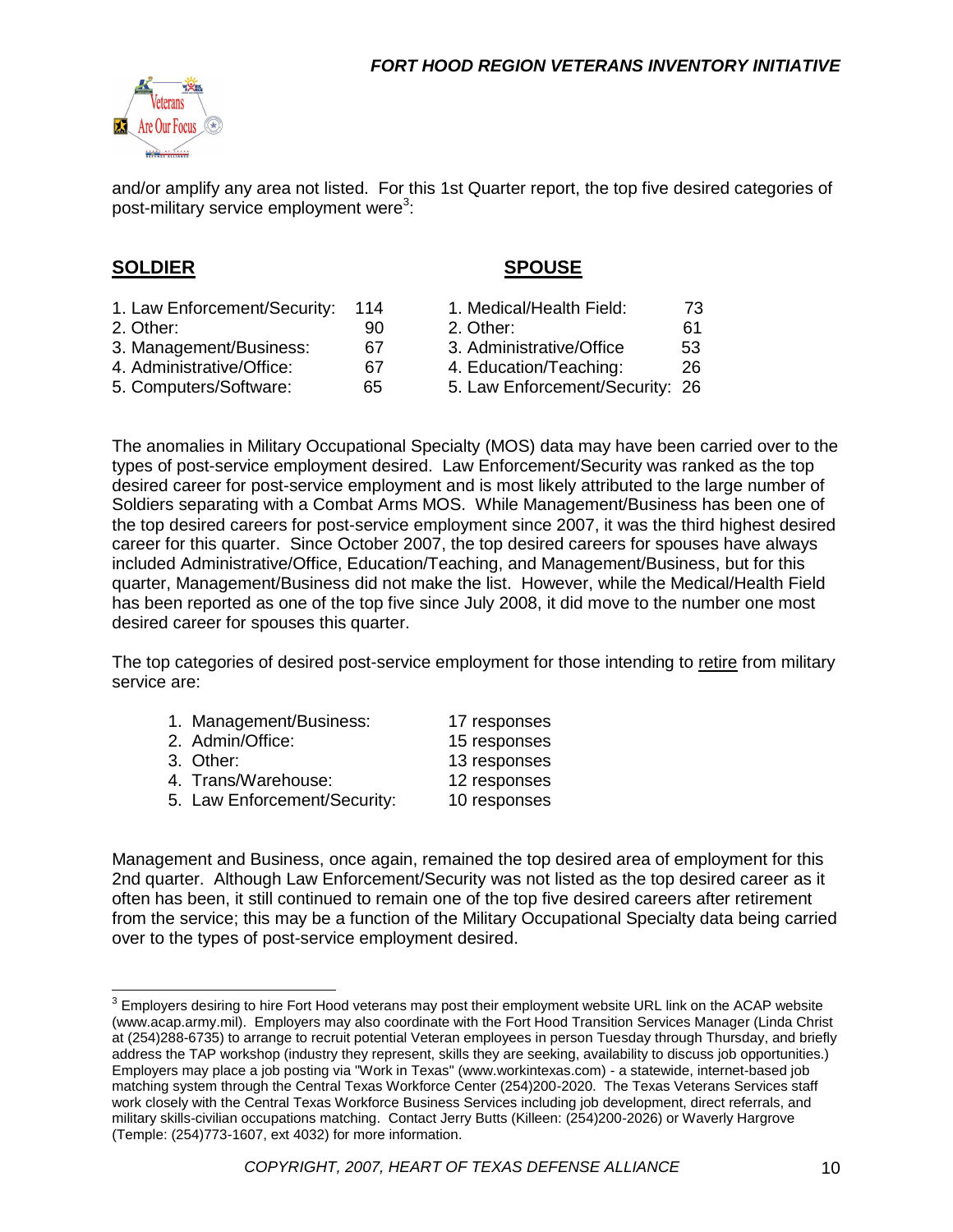

According to a new study by Payscale.com, management consultation and information technology program managers top the list for best jobs for veterans. The following is a list of the 16 most common and well-paid occupations that veterans have entered since transitioning from the military service.

- **Nanagement consultant**
- **Program manager, information technology**
- **Systems analyst**
- FBI agent
- **Field service engineer, medical equipment**
- **Systems engineer**
- **Information technology consultant**
- **Intelligence analyst**
- **Helicopter pilot**
- **Network engineer**
- **Project manager, construction**
- **Technical writer**
- **Business development manager**
- **Network administrator, information technology**
- **Heating, ventilation, and air conditioning service technician**
- **Fireman**

Orion International, an employment placement service for former military personnel, finds that officers and senior-enlisted personnel typically find success in high-level management positions and many major corporations offer "fast-track" leadership development for veterans. Officers and Non-Commissioned Officers eligible to retire have spent many years leading increasingly larger and more complex organizations, are graduates of an Army Professional Education system that focuses on developing their leadership skills, and have demonstrated success as a result of their longevity of service. Orion's goal is to help place those with strong leadership skills back into the private sector work force who have mastered the skills of management during military service and many companies are looking to veterans to fulfill that need. Employers are looking to former military personnel due to their leadership experience, transferrable skills, and proven accountability. These veterans are known for being highly energetic and motivated and also known for being career-oriented, goal-oriented, and are very familiar with being in a position where accountability is high. The survey asks respondents if they do not intend to remain in the MSA upon leaving the service, would a job available in the area change their response. Typically, another 18% - 26% would remain in the area if a job was available.

The Institute for Veterans and Military Families at Syracuse University performed a comprehensive study on the traits of military Veterans and developed a report of the results titled, "The Business Case for Hiring a Veteran."

[\(http://www.dol.gov/vets/vrap/Syracuse%20Business%20Case%20to%20Hire%20a%20Vet.pdf\)](http://www.dol.gov/vets/vrap/Syracuse%20Business%20Case%20to%20Hire%20a%20Vet.pdf) It reported that previous military service resulted in leadership ability and a strong sense of mission which are highly valued traits in a competitive business environment. Of the ten traits discussed in the paper, it identified that Veterans are adept at skills transfer from their past military experience to the new work environment, they are able to act quickly and decisively in a changing environment, they demonstrate high levels of resiliency, exhibit advanced team-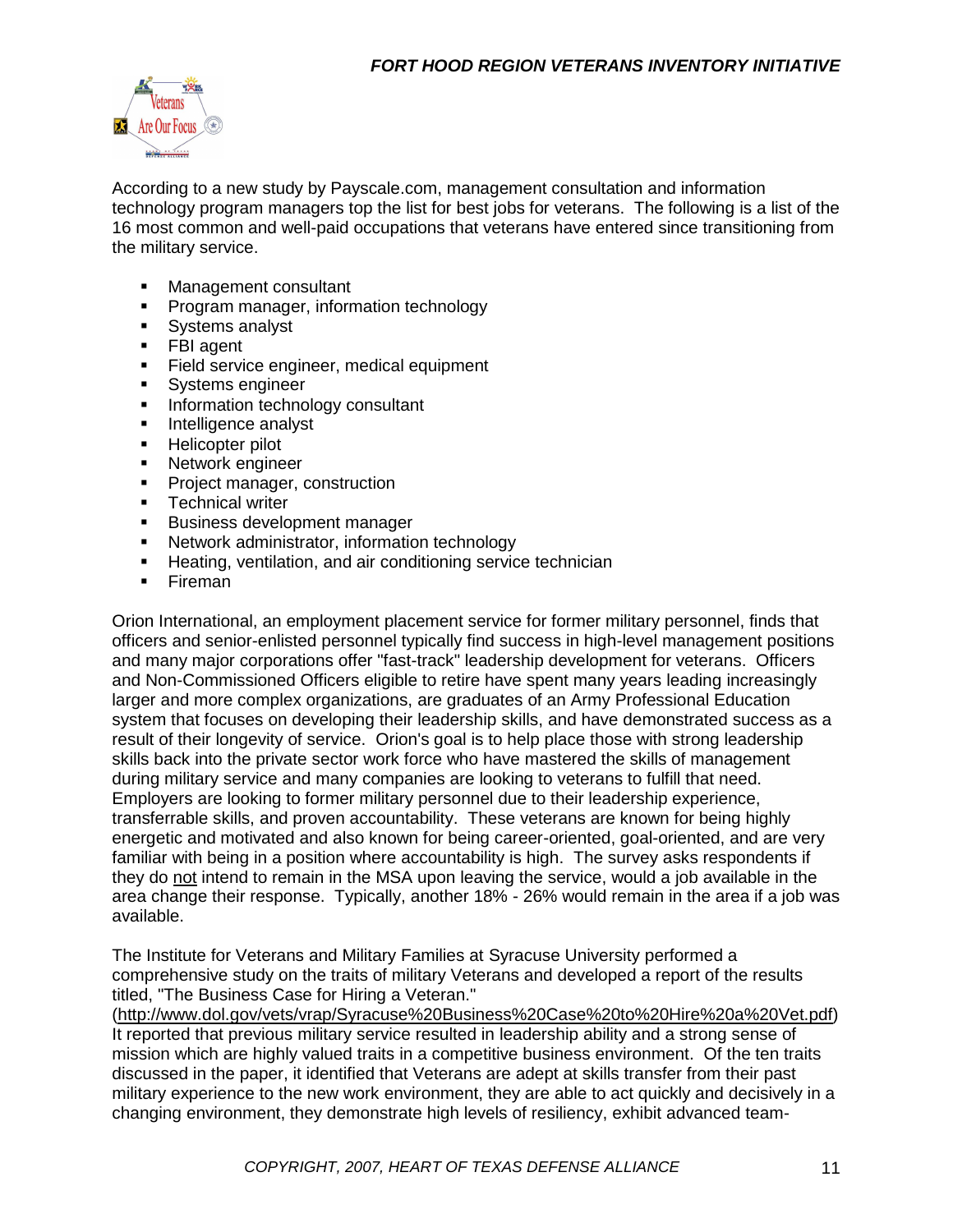

building skills, and possess a strong organizational commitment. This research supports very compelling reasons for hiring individuals with military background and experience. The Killeen-Temple-Fort Hood MSA has a large pool of educated veteran job applicants to choose from and it is clear that many would respond favorably to remaining in the area if the right job was available to choose from at the end of their service in the military.

While it is understandable that jobs readily available within the area would retain many more Soldiers within the MSA upon leaving the service, the Census Bureau has confirmed that 2.4 million businesses are owned by military veterans. Veterans have many years of military experience preparing them for the rigors of running a small business. Their discipline, drive, and motivation are characteristics that make them desirable employees. The combination of self-driven veterans and an inexpensive cost of living makes the Killeen-Temple-Fort Hood MSA a desirable place to retire.

The *Operation Economic Transformation* Report identified four "target industries" or clusters that present the Greater Fort Hood Region with immediate opportunities for economic growth:

Information Technology Transportation and Logistics Healthcare Services Business Services

Clusters are geographic concentrations of interconnected firms and institutions utilizing related applications and serving similar markets. When fully developed, clusters can act as the principal drivers of economic growth and innovation in a region. The report recommended pursuing the development of these four clusters through a coordinated strategy of business retention, recruitment and entrepreneurship.

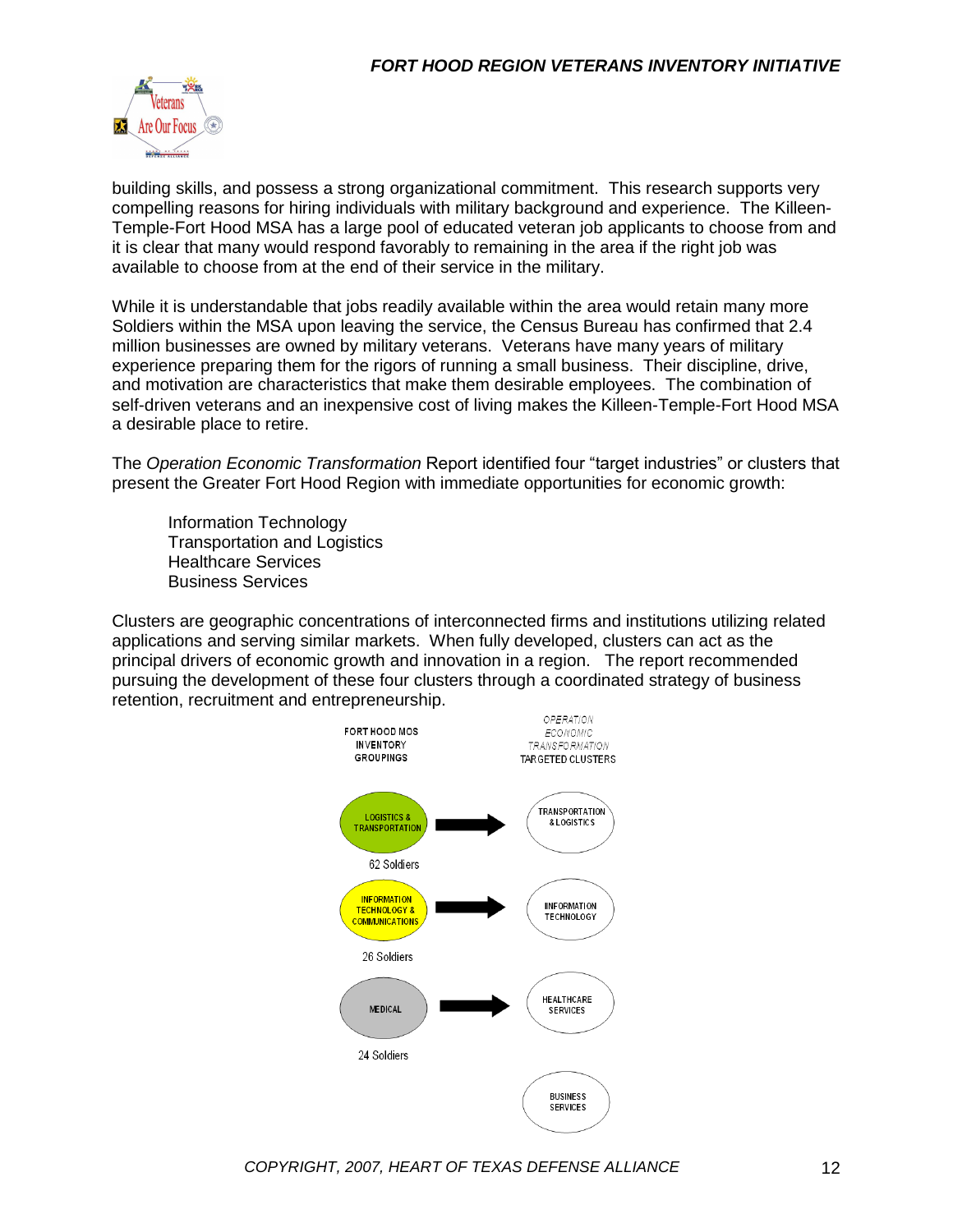

When separating the respondents into major MOS categories, there is a strong correlation between the numbers of separating Soldiers with those skills and the target clusters in the Operation Economic Transformation Report as shown in the chart above. In addition, because Officers and Non-Commissioned Officers eligible to retire have spent many years of their military career in leadership positions and are graduates of an Army Professional Education system, they have acquired many skills in Management and Administrative roles. This training and experience, regardless of their MOS, would directly correspond with the Business Services cluster.

**F. EDUCATION LEVEL OF THOSE REMAINING IN THE REGION:** Respondents provide their highest level of educational attainment. For this quarter, 72.5% percent of the respondents who intend to remain in the region have some level of post-secondary education:

- 1. Some College 43%
- 2. Associates Degree 17%
- 3. Baccalaureate Degree 9%
- 4. Masters Degree 3%

The data from 23,691 Soldiers separating over the last 26 quarters indicates that for those Soldiers who intend to remain in the Killeen-Temple-Fort Hood MSA (both retirement eligible and non-retirement eligible) educational attainment has increased steadily from 2007 to present. When looking at the data for FY 2013, it appears that while the number of those with Some College is decreasing, the number of those with specific degrees (Associates, Bachelors, or Masters) is increasing. This indicates that many Soldiers are completing their degrees before leaving the service which results in a more educated pool of retirees entering the job market.

**Educational Attainment % of Those** 



Anecdotally, businesses indicate they want to hire veterans. Educational attainment is a key variable in that process given the current national unemployment rate. With the sluggish job market and the extra benefits of health care, tuition assistance, and housing and food allowances while in the service, the military is becoming a more favorable career choice. However, with the downsizing of troop levels, the standards of recruiting has become more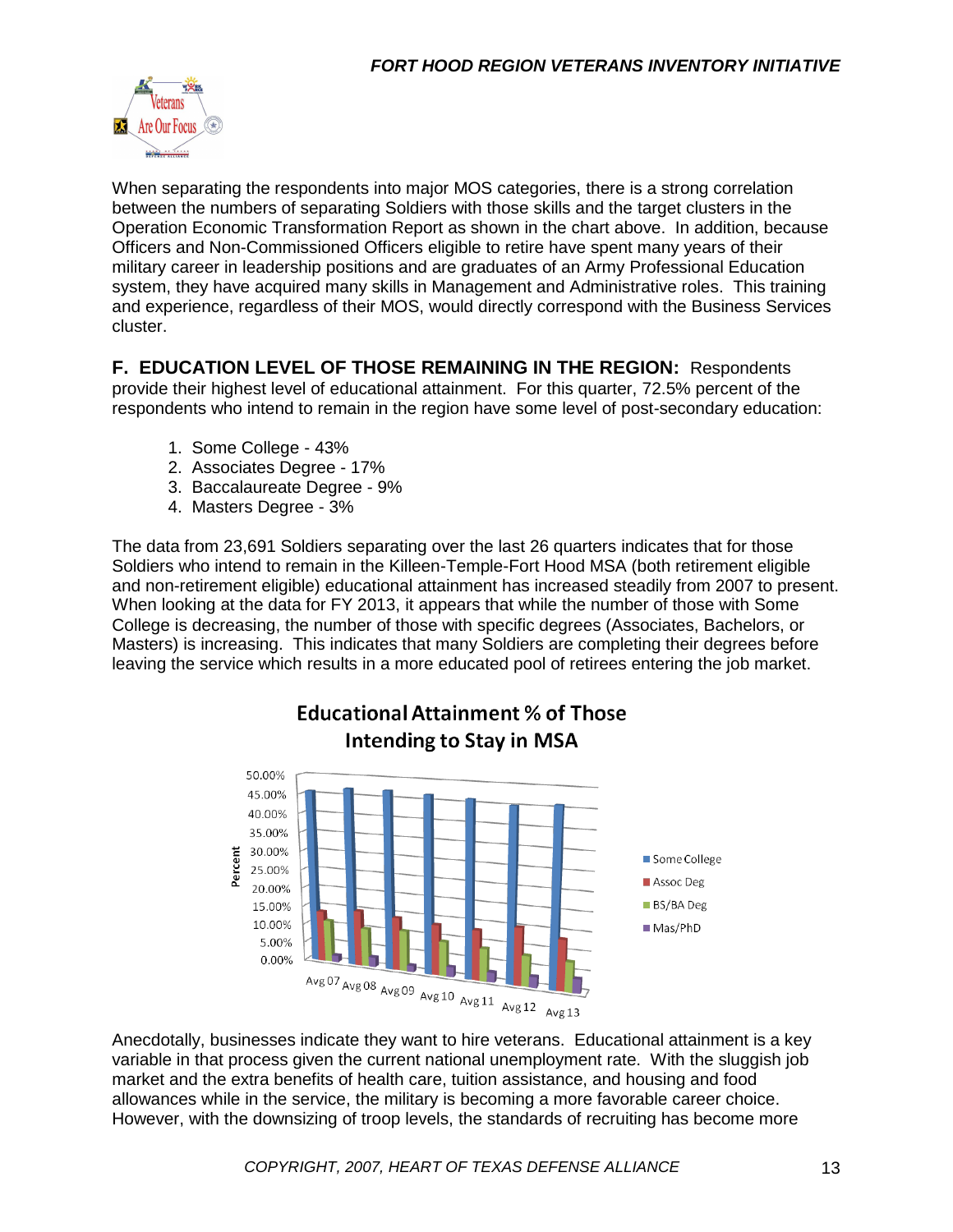

stringent. Today, candidates applying with a GED are often turned away and encouraged to complete at least 15 college credits before re-applying which guarantees a more educated group of veterans<sup>4</sup>. When taking into account that Central Texas offers a low cost of living, has several post secondary educational institutions within the Killeen-Temple-Fort Hood MSA where Soldiers are able to complete their degrees, and the fact that a large percent of Soldiers separating from the service desire to remain in the area, the Killeen-Temple-Fort Hood MSA is becoming a very desirable area for potential business partners to relocate to the area. This opportunity may also motivate many other Soldiers who have started their degree as indicated in the above graph to complete their education through the use of their Post 9/11 GI Bill benefits with the potential of a job in the area after leaving the service.

### **G. DESIRED "QUALITY OF PLACE" IMPROVEMENTS:**

1. In the past, the Veteran's Inventory Initiative reports have tracked the respondents' desired improvements (their perception of the Central Texas Quality of Place) if remaining in the Killeen-Temple-Fort Hood MSA after separation from the military service. Respondents were also given the opportunity to provide additional comments regarding their response to "quality of place." The survey was revised in July 2009 to gain more clarity on the quality of place factors that separating Soldiers specifically indicated needed improvement.

After removing the 37.4% who state they intend to "return to home of record" (26.2%) and "moving for employment elsewhere" (11.2%) choices, the following graph depicts the factors that the remaining 62.6% cite as quality of place issues.

## **Quality of Place Desires Needing Improvement** 2nd Quarter 2013



 $\overline{\phantom{a}}$ <sup>4</sup> Annalyn Kurtz, Getting Into the Military is Getting Tougher, http://money.cnn.com/2013/05/15/news/economy/military-recruiting/, 15 May 2013.